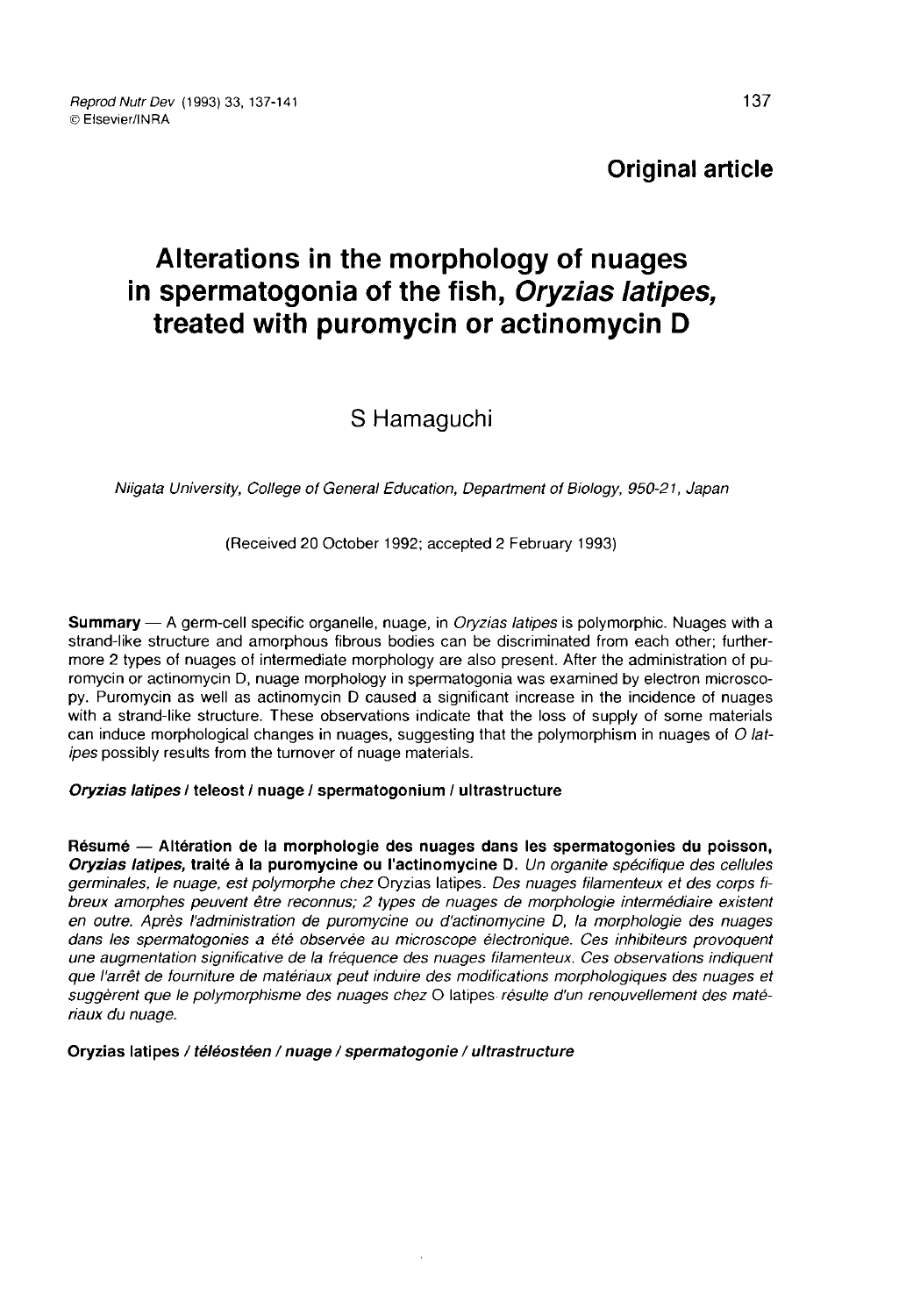#### INTRODUCTION

The electron-dense materials which are referred to by various names (nuages, nucleolus-like bodies, intermitchondrial cement, chromatoid bodies, germinal dense bodies, electron-dense substances, and so on) exist in germ cells of many organisms (Eddy, 1975). Changes in their morphology during development of germ cells have been noted in amphibians and insects (Mahowald, 1968, 1971, 1975; Kalt, 1973; Ikenishi and Kotani, 1975), but the function of these germ-cell speciic materials has not been clarified so far.

In previous studies (Hamaguchi, 1982, 1985, 1987), we indicated that the germinal dense bodies (nuages) in the teleost, Oryzias latipes, were polymorphic; nuages with a loosely woven strand-like structure and amorphous fibrous bodies could be discriminated from one another. Two types of nuages with intermediate structures were also present. These 4 types of nuages co-existed in germ cells and their incidence varied according to the progress in developmental stages of germ cells. Primordial germ cells of Oryzias latipes in the endoderm contained nuages only with a strand-like structure. During migration to the gonadal aniage, strand-type nuages decreased and the amorphous-type increased instead (Hamaguchi, 1985).

In female germ cells, amorphous nuages continue to increase and > 90% of nuages in oocytes at the diplotene stage are amorphous in type (unpublished data). On the other hand, in the male germ line, the proportion of strand-type nuages increased (Hamaguchi, 1987). This difference in nuage structure between oogonia and spermatogonia is the first indication of the sex differentiation of  $O$  latipes germ cells at the ultrastructural level (Hamaguchi, 1982). However, the mechanisms of these changes in nuage struture has not been clarified; the biological significance of their polymorphism is therefore also unknown.

Based on the incorporation of radioactive amino acids, Eddy and Ito (1971) reported a rapid turnover of the materials in the dense bodies of amphibian germ cells. In the previous paper (Hamaguchi, 1985), we discussed the possibility that nuage polymorphism in O latipes was related to the synthetic activity of the nuage materials. In order to verify this hypothesis, we examined the effects of protein synthesis and of RNA synthesis inhibitors on nuage morphology.

#### MATERIALS AND METHODS

The d-rR strain of the teleost, Oryzias latipes was used in this study. For the treatment with inhibitors, testes were dissected out and incubated at  $25 \pm 0.5^{\circ}$ C *in vitro* in tissue culture medium 199 containing 100 units penicillin and 100  $\mu$ g streptomycin/ml medium. Puromycin (20  $\mu$ g/ ml) (Makor Chemical Ltd, Jerusalem, Israel) and actinomycin  $D$  (20  $\mu$ g/ml) (PL Biochemicals Inc, Milwaukee, USA) were added to this culture medium. Tissues were incubated in Pyrex disposable culture tubes containing 0.25-0.50 ml culture medium, and gently shaken during the incubation period. After 24, 36 or 48 h of incubation, testes were routinely fixed in a formaldehyde-glutaraldehyde-picric acid combination fixative (Ito and Karnovsky, 1968), post-fixed in hyde–glutaraldehyde–picric acid combination fix-<br>ative (Ito and Karnovsky, 1968), post-fixed in<br>OsO<sub>4</sub>, dehydrated in ethanol and embedded in<br>epoxy resin Thin sections were cut, stained with epoxy resin. Thin sections were cut, stained with uranyl acetate and lead citrate, and examined under an H-300 electron microscope (Hitachi, Japan).

#### RESULTS

As indicated in the previous paper (Hamaguchi, 1987), nuages in type A spermatogonia were polymorphic, and various types of nuages co-existed in a spermatogonium (fig 1). The type of each nuage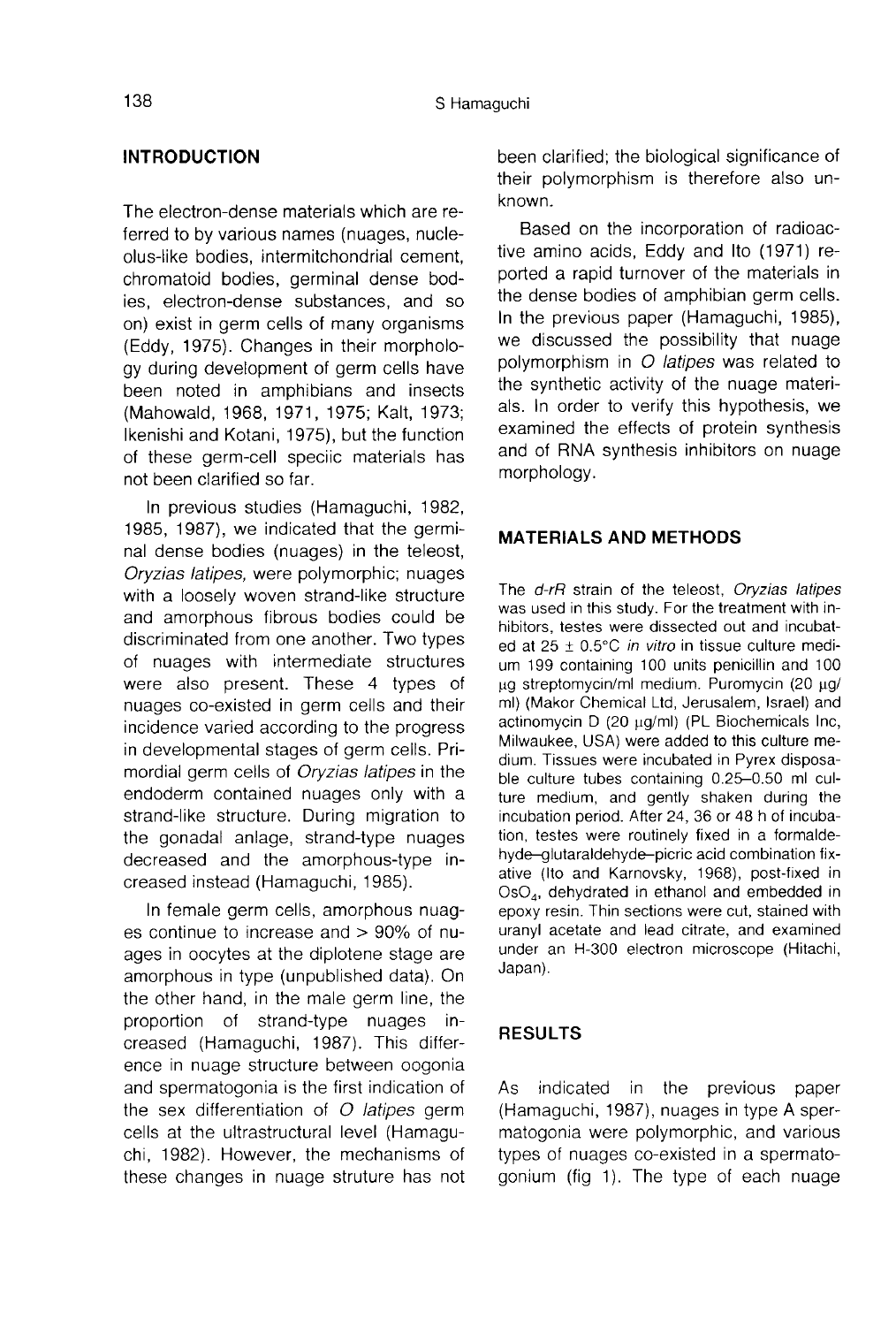

Fig 1. Spermatogonium in a testis of control group after 48 h incubation. Nuages of various types can be seen. Bar: 1 µm.

Fig 2. Four types of nuages. a: Strand-like structure; b: intermediate strand-like structure with a small amorphous mat of fine dense fibrils; c: intermediate structure in which the amorphous mat is dominant; d: amorphous body of fine electron-dense fibrils. Bar: 0.5 um.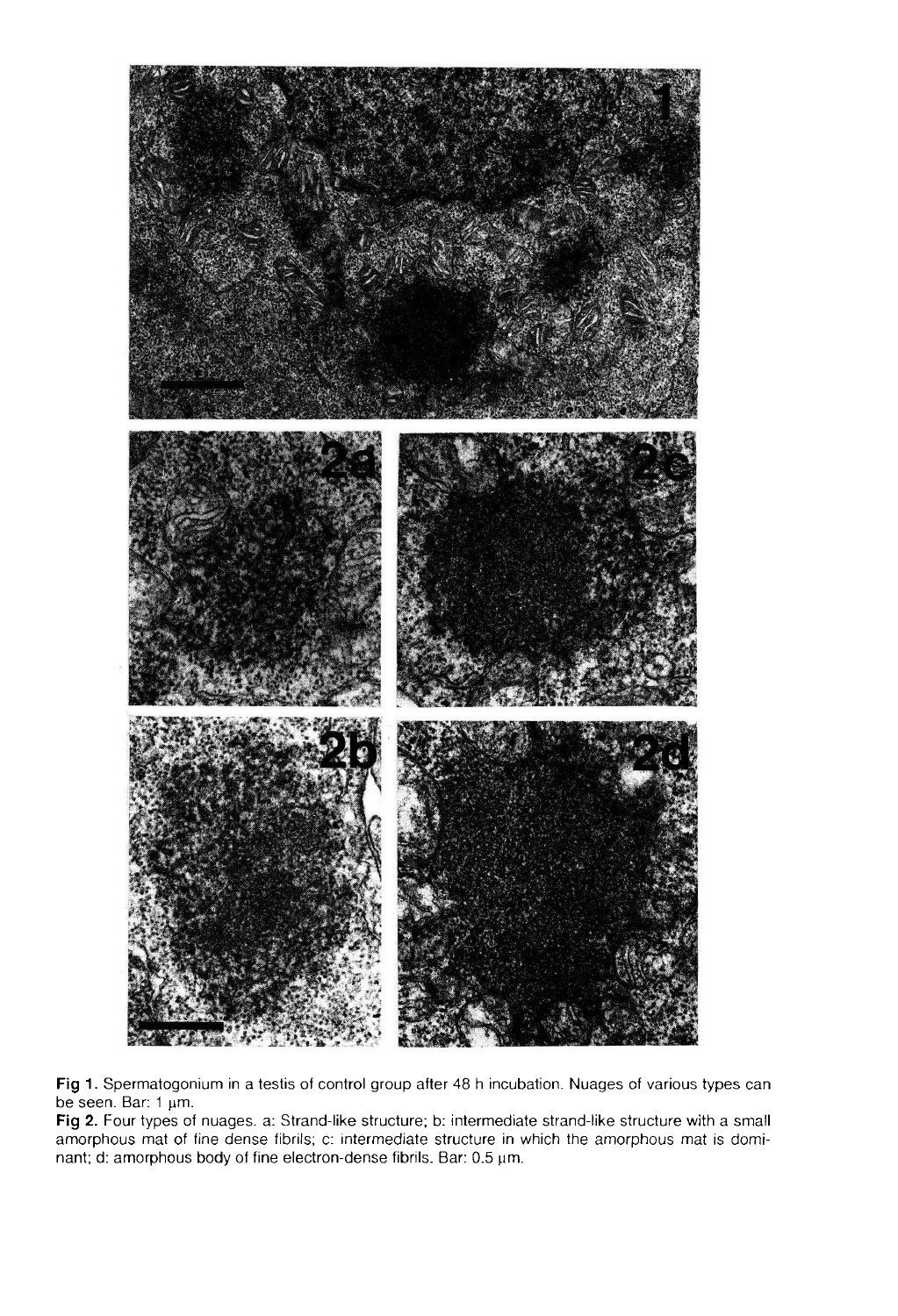was determined according to the classification introduced in the previous study (Hamaguchi, 1985, 1987), in which 4 types of nuages were discriminated: type A, nuages with a strand-like structure; type B, nuages with an intermediate structure in which the strand-like structure is dominant; type C, nuages with an intermediate structure in which the amorphous mat portion is dominant; type D, amorphous fibrous bodies (fig 2a-d). From observations on > 100 nuages, incidences of 4 types of nuages were calculated. Numbers of testes, cells and nuages examined are indicated in fig ure 2.

The results are shown in figure 3. The morphology of nuages in type A spermato-



Fig 3. The incidences of 4 types of nuages in the spermatogonia after incubation with or without inhibitors. The columns are divided according to the percentages of each type of nuage. The numbers of specimens, cells and nuages observed are shown. [1]: type A; [23]: type B;  $\frac{1}{2}$ : type C;  $\frac{1}{2}$ : type D nuages.

gonia did not significantly change over the 48-h incubation period under the present study conditions. Drug administration did not induce abnormally structured nuages, and the morphology of all nuages observed could be determined according to the classification indicated above.

When puromycin was added, the morphology of nuages changed significantly; nuages with a strand-like structure increased after 24 h incubation. In testes treated with puromycin, 74% of nuages were type A or B at 24 h, 69% at 36 h and 82% at 48 h; whereas, in control testes, there were type A or B nuages at 24, 36 and 48 h, 46, 48, 56% respectively. Differences could also be noted between the actinomycin D-treated group and the control. Nuages with a strand-like structure increased after actinomycin D administration. However, actinomycin D at the present concentration was less effective in altering nuage morphology than puromycin.

#### **DISCUSSION**

The present investigation revealed that the inhibitors of protein or RNA synthesis can change nuage morphology in spermatogonia. There was a relative increase in nuages with a strand-like structure and an inversely proportional decrease in amorphous fibrous bodies. Kalt et al (1975) and Söderström (1977) have also reported that inhibitors can induce alterations in the morphology of chromatoid bodies of Xenopus and rat, which are known to be electrondense cytoplasmic inclusions specific to male germ cells. However, according to the report by Söderström (1981), chromatoid bodies in the spermatocytes or spermatids are separate organelles from nuages in spermatogonia; therefore, the